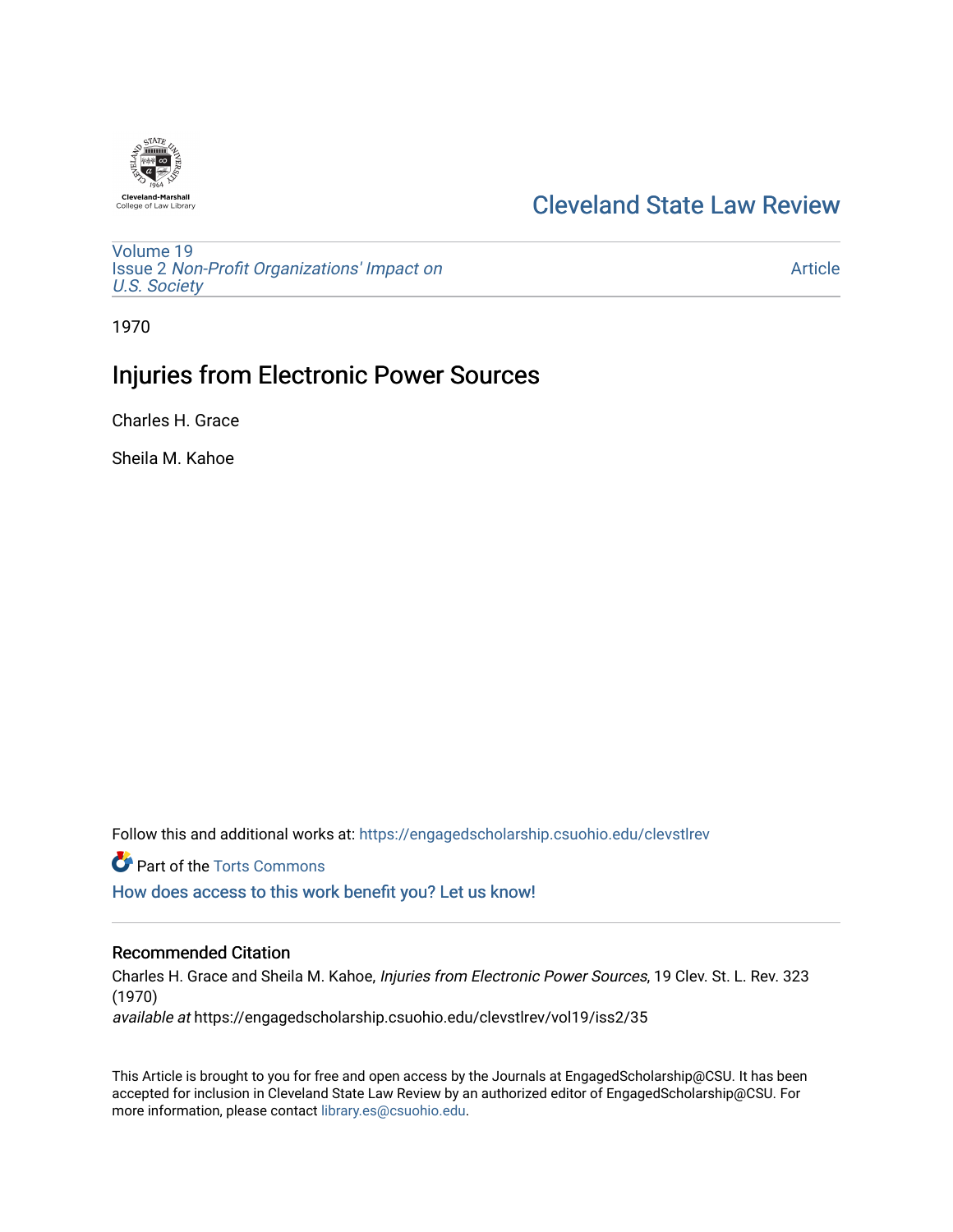# *Injuries From Electronic Power Sources*

## *Charles* **H.** *Grace\* and Sheila* **M.** *Kahoe\*\**

**N 1969, THE MANUFACTURING** of electronic products for home use alone, was estimated to be a five billion dollar a year business. This figure is more than double the amount of five years ago. Economists predict that before **1975** this figure will be close to ten billion dollars.' New electronic devices will give rise to litigation just as X-ray machines and radios did in their early days.

The principles of law applicable to electronic product liability cases are basically the same as those applicable to other types of products, but characteristics of these new devices will give the electronics cases some unique features.

In order to understand how the existing products liability law **ap**plies to electronic products, it is necessary to examine the methods by which such products are distributed, and the manufacturers' attitude toward the inclusion of safety devices in the production of these products. The four characteristics of electronic products that most affect their legal treatment will be identified and discussed, and the three principal theories most often used for the prosecution of products liability cases will be described herein, with emphasis on the features most likely to be involved in electronic cases.

#### Electronic Products and Their Hazards

In the last few years the consumer has been introduced to a variety of new electronic appliances and devices. Microwave ovens which cook food in a fraction of the time required by conventional ovens are one typical example. Electrostatic air cleaners which eliminate the need for dusting the house and also remove some allergens from the air are growing more popular as they become less expensive. Electronic garage door openers are already commonplace, and electronic headlight dimmers which detect the approach of oncoming traffic **by** the light from oncoming headlights and automatically switch their own vehicle's headlights to low beam have been available for several years as an optional accessory for automobiles.

In the field of recreational electronics such items as color television and electronic recording equipment are now in general use. Another popular electronic product is the depth finder used by fishermen as a

<sup>\*</sup> **B.S.E.E.** Case Inst. of Tech.; **M.S.E.E., Ph.D.E.E.,** Carnegie Inst.; Second-year student at Cleveland State University, Cleveland-Marshall College of Law; President, Grace Electronics, Inc.

<sup>\*\*</sup> A.B., Ursuline College; M.A., John Carroll University; Second-year student at Cleveland State University, Cleveland-Marshall College of Law.

**I** Furniture That Does Everything, 99 Forbes Magazine **30** (March **15,** 1967).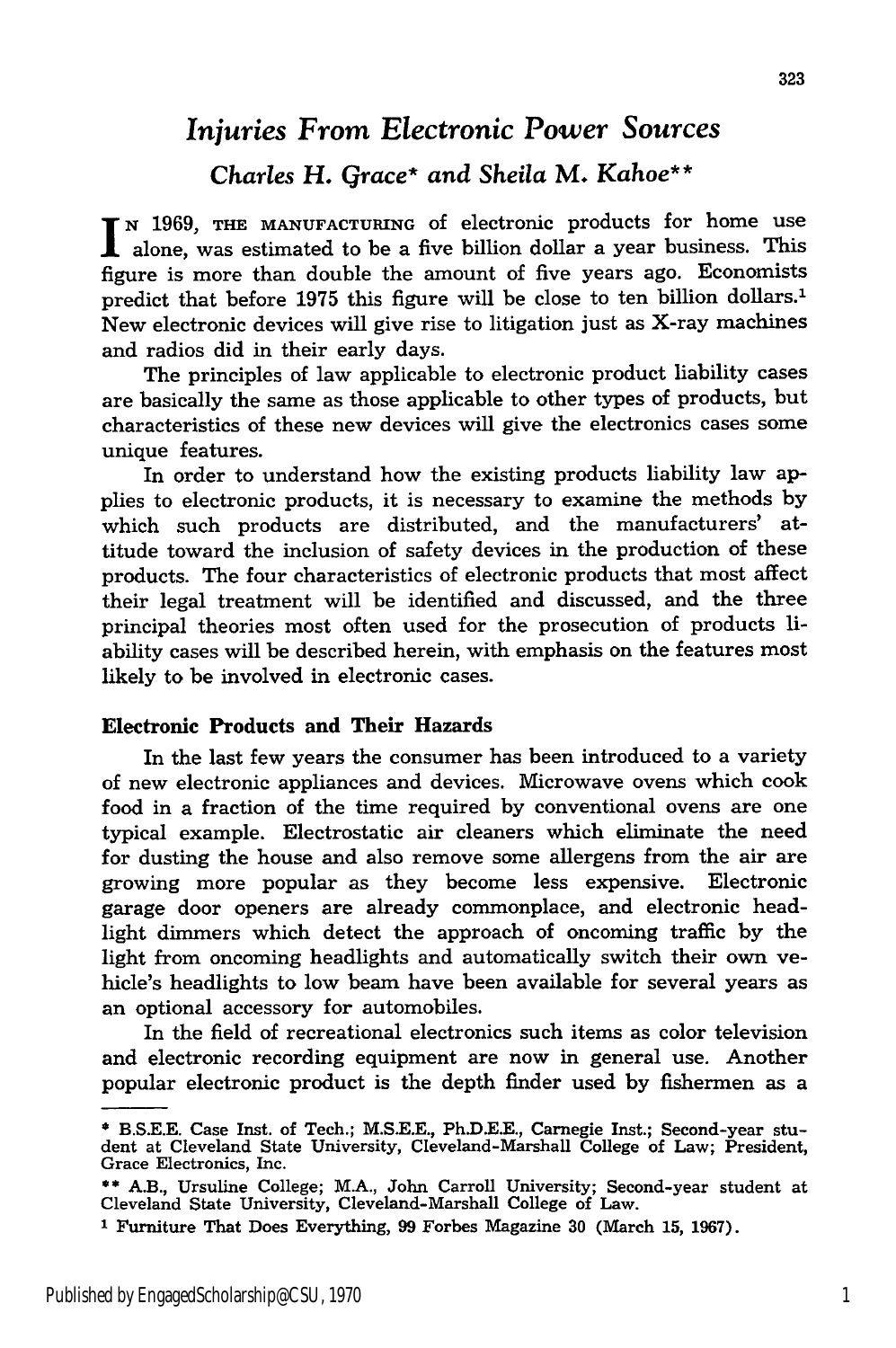fishing aid and to safeguard their boats against running aground. A great surge is expected in the recreational and communications area in the next few years as products such as three-dimensional television, TVvideotape recording equipment and picture phones are introduced.

A vitally important product field is that of medical electronics. Electronic pacemakers for the heart are now widely used. These tiny instruments, surgically implanted in the body, supply electronic signals to the heart to regulate the heart beat. Laser beams are now used to perform operations on the retina of the eye by the burning of the retina in a controlled manner, and hypersonic generators (sometimes called ultrasonic) for the treatment of bursitis and other ailments are used in hospitals, doctors' offices and some homes.

Hypersonic generators have also found use in cleaning small articles such as spectacles, false teeth, surgical tools and tableware. High voltage is required for the transducer which is used to convert electronic power to sound power. The hypersound itself can injure a hand held inside the generator tank for a few seconds.

Still in the experimental stage are several psychological electronic devices. Scientists have found that a person's mood may be affected by the nature and extent of atmospheric ionization. The polarity and concentration of ions in the air can be controlled by ion generators. High voltages are required for their operation. Experiments are also being conducted with a small electronic device which is intended to be worn by mental patients. The device transmits electronic signals to the patient's brain and dramatically eliminates feelings of depression, although the signals are not consciously felt by the patient.

#### Some Recognized **Dangers**

With advanced technology spewing new electronic products onto the market at an increasing rate, there has been a growing concern for public safety in light of possible dangers inherent in the new devices. Like electrical products, electronic power sources are dangerous instruments and a high degree of care is required in handling them.2 Shock hazards are already rather familiar because many electronic devices are similar to electrical appliances.

Two common household items have recently been officially cited as possibly dangerous to health because of radiation. Color television is one; some sets emit X-rays.<sup>3</sup> The other is the microwave oven, which is rapidly coming within the reach of the average consumer.

The microwave oven was introduced several years ago. Unlike conventional cooking appliances which cook food by heat which penetrates

**<sup>2</sup>**White Sewing Machine Co. v. Feisel, **28** Ohio **App. 152, 162 N.E. 633 (1927).**

**<sup>3</sup>** Blatz, Are There Hidden Radiation Hazards in Your Home, 194 Popular Science **90** (May **1969).**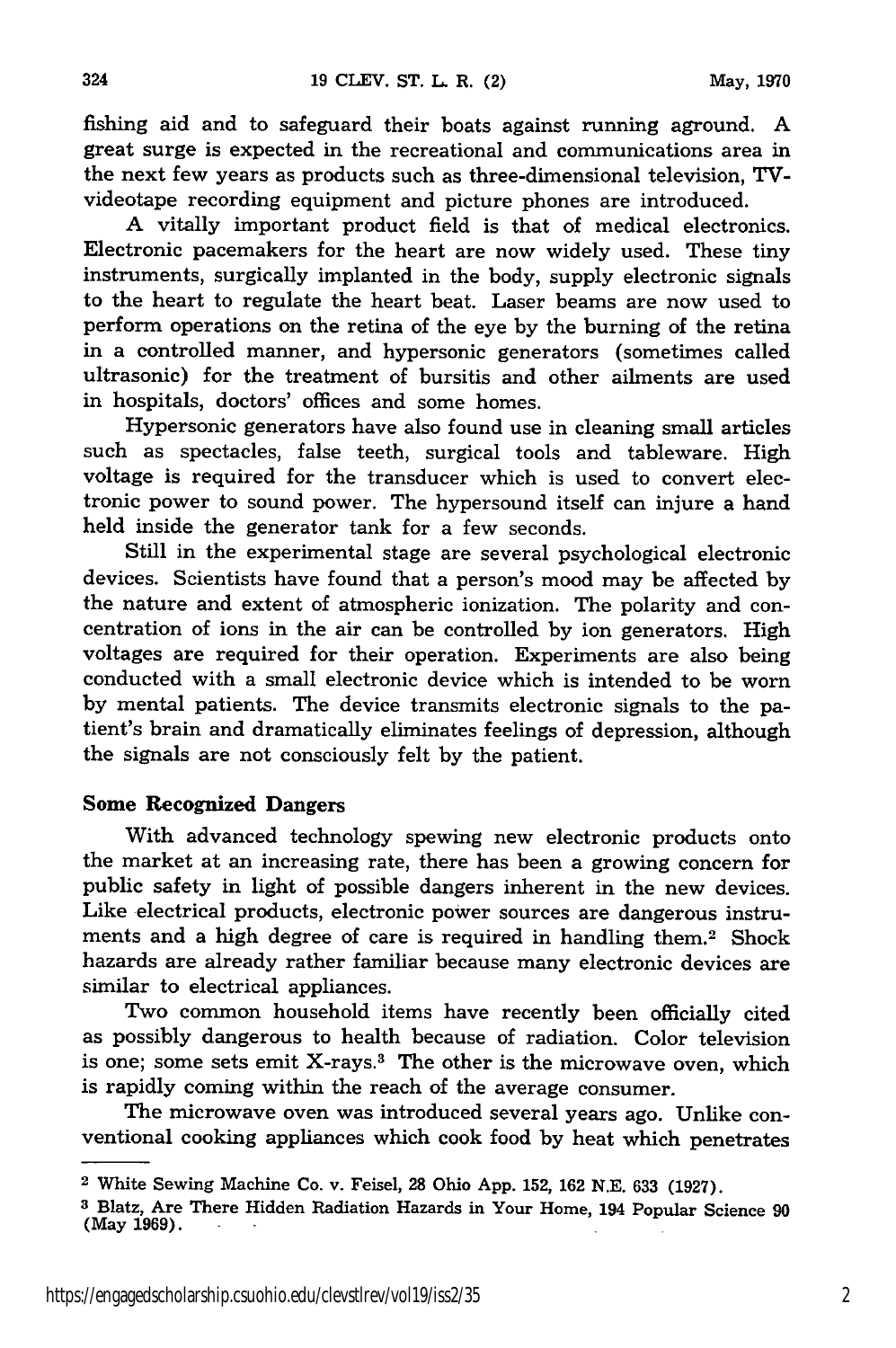from the outside, the microwave oven uses a high frequency radio wave which penetrates the food, creating internal heat within the mass being cooked. When first introduced microwave ovens were priced too high to be practical for most homeowners, but, by the beginning of 1969, the ovens were retailing for between 400 and 900 dollars. Hanson Blatz, Director of Radiation Control of New York City Health Department, estimates that over one thousand microwave ovens are now being sold every month.<sup>4</sup>

The microwave oven is generally thought to be safe if operating instructions are followed and it is serviced by a qualified serviceman. However, an alarming survey made by Public Health Services units in three states revealed that a high percentage of these ovens showed significant microwave leakage.<sup>5</sup> This microwave leakage may cause radiation sickness, the effects of which will be discussed in detail later.

The public may be in greater danger from the use of electronic devices in another area-medical electronics. At a Reliability Symposium held in Chicago in January, 1969, Dr. Carl Walter, a surgeon at Peter Bent Brigham Hospital in Boston, reported that approximately 1200 patients are electrocuted each year in hospitals in the United States.' The electrocutions usually occur during "routine diagnostic tests." **7** In March of 1969, Dr. Walter's figure was corroborated in an address given by Seymour Ben-Zvi at the New York Academy of Sciences.8 On April 18, 1969, *Time* Magazine made these findings available to the general public. Numerous newspaper articles have subsequently appeared concerning electronic products safety, some of them calling for protective legislation.

Complicated medico-legal problems may arise from accidents caused by faulty hospital electronic equipment. It is difficult to prove that internal electric shock was the cause of death. There is an added complication when several different pieces of equipment are used to treat a single patient, and their interaction causes the injury. A patient undergoing surgery in a well-equipped modern hospital may be wired for as many as sixteen different purposes.<sup>9</sup> Doctors and nurses who use the sophisticated equipment, usually without any special training, are also subject to possibly lethal shocks.

<sup>4</sup>*Ibid.*

*<sup>5</sup> Id.* at 93.

**<sup>6</sup>** Accidental Electrocutions Claim 1200 Patients a Year, 14 Electronic News 29 (January **27,** 1969).

*<sup>7</sup> Id.* at 30.

<sup>8</sup> Field, Would You Put That Probe on Your Sick Grandmother, 43 Electronic Engineer **35** (July, 1969).

**<sup>9</sup>***op.* cit. supra n. **6,** at **30.**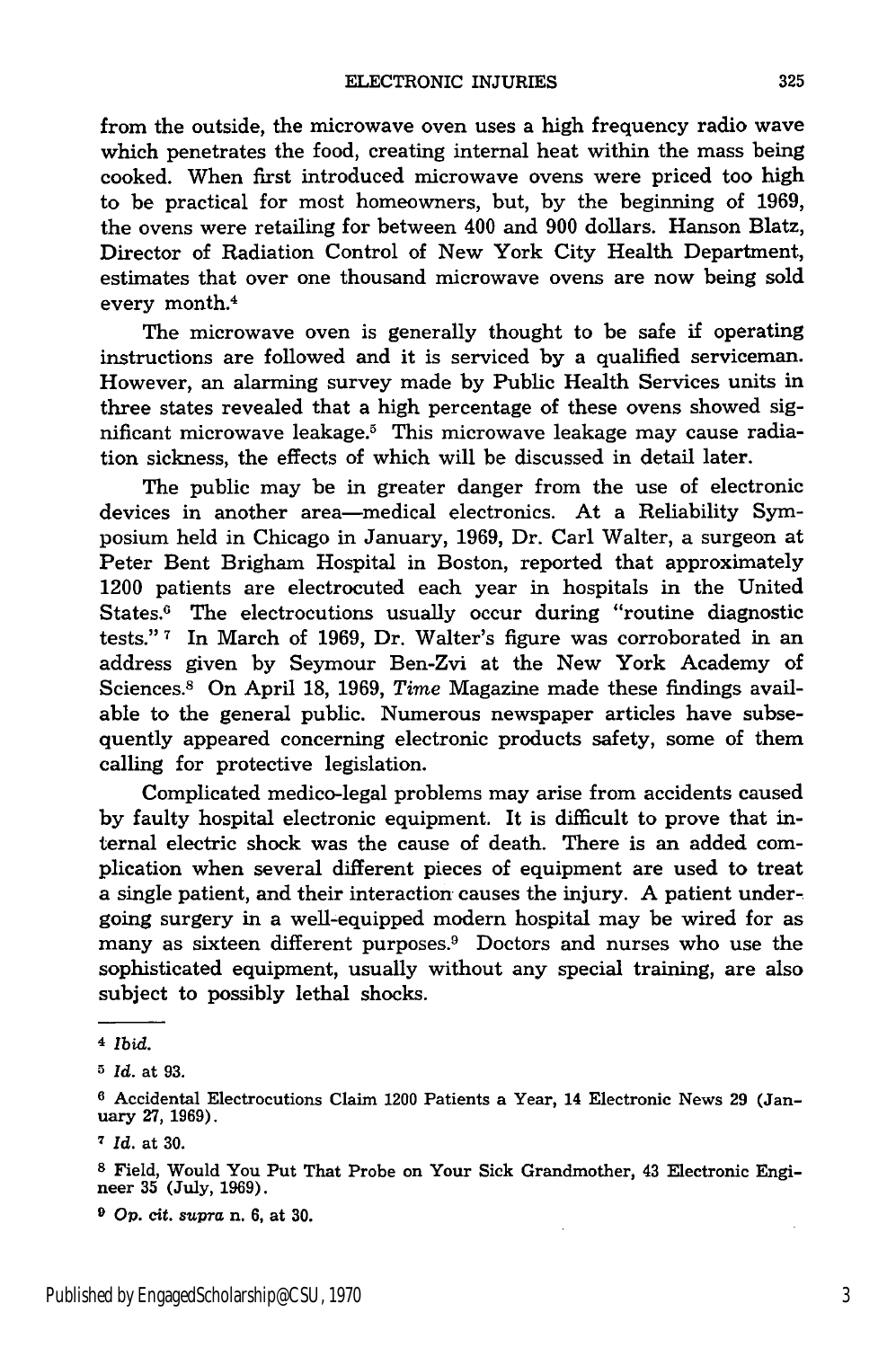#### **Physics of Injuries from Electronic Products**

Electric shock may cause unconsciousness, muscular contraction, respiratory paralysis, ventricular fibrillation, severe burns, and death.<sup>10</sup> Electric shock also sometimes kills by paralyzing the body's nervous system. Although the system might recover later if life is sustained in the meantime, the cessation of vital functions may kill before the nervous system can resume its functioning.

There is also a danger in electric shock of injuries not caused directly by the electric current, but by the subject's involuntary reaction. **A** victim of electric shock will "jump back" without regard to the safety of this reaction, and may be injured thereby, or may be hurt by falling, as a fainting victim often is, even in the absence of any lasting injury from the shock itself.

Unfortunately, no medical agreement is possible as to the maximum amount of current or voltage that a particular human body can withstand safely. States that use electrocution as a form of capital punishment generally employ a current of three to four amperes under a pressure of **1,800** to 2,200 volts.11 The amount of electric voltage or current that is lethal depends upon many variables, including the exact path of the current, the physical condition of the person, moisture content of the skin, and whether the current is introduced above or below the skin. Because there are so many factors, legal cause of a death may be difficult to determine.

The same difficulty is experienced with analysis of radiation effects from electronic products as with electric shock. Safe exposure limits are not well defined, except in the case of X-rays.

Radiation is believed to cause a disturbance in cellular activity resulting from chemical changes caused by ionization. 12 Radiation sickness may be acute and immediate, or delayed. Excessive exposure may result in amenorrhea, cataract formation, tissue damage, hemorrhage, severe skin burns and even death.<sup>13</sup>

In testimony given before Congress on May **13,** 1968, Dr. Herman P. Schwan of the University of Pennsylvania suggested that any or all of these injuries could be caused by microwaves, especially those found in the microwave oven.<sup>14</sup> A home user or restaurant worker might be exposed gradually and be completely unaware that a danger of radiation was present.15

- 14 114 Cong. Rec. **1988** (1968).
- **<sup>15</sup>**Blatz, *op.* cit. *supra* n. **3,** at **92.**

**<sup>10</sup>**Merck, The Merck Manual of Diagnosis and Therapy 1231 (10th ed. 1961).

**<sup>11</sup>**Wood, Electrocution, 5 World Book Encyclopedia 2271 (1961).

**<sup>12</sup>**Merck, op. cit. *supra* n. **10,** at **1219.**

*<sup>13</sup>Id.* at 1221.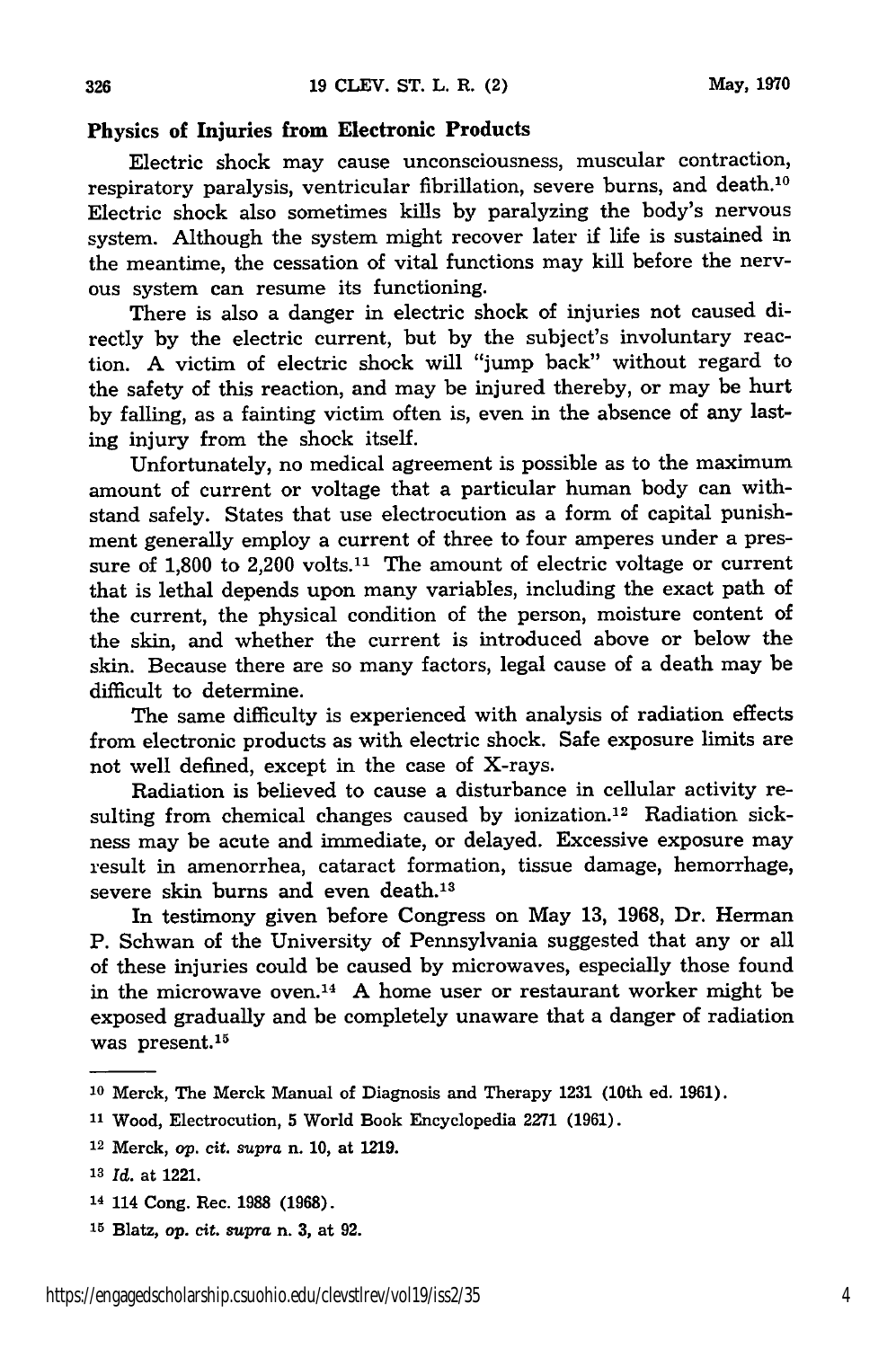Another danger present in some electronic products is hypersonic waves. These waves are produced by high voltage hypersonic generators, for medical treatments and for cleaning.<sup>16</sup> As with radiation and electric shock, the exact nature of its potential danger is not clear. It is known that these high frequency sound vibrations can be painful and harmful.

#### Distribution of Electronic Products

Electronic devices used in homes are ordinarily distributed from the manufacturer to wholesalers, thence to retailers, and ultimately to consumers. Some wholesale distribution outlets are owned and operated by the manufacturers; some manufacturers operate their own retail stores.

Electronic products for home use may be repaired by manufacturerauthorized service companies, by the manufacturer directly, or by independent repair companies which are often sole proprietorships.

Medical electronic equipment is sold to hospitals and private doctors directly by the manufacturers, by hospital supply houses, or through manufacturers' representatives.

It is not practical to require the dealer to inspect thoroughly the electronic devices that he sells. Ordinarily he is not technically qualified to undertake such inspection. Yet courts recently have held that lack of skill on the part of the seller, leading to failure to discover defects, does not discharge his liability.<sup>17</sup> There is support under a negligence theory for the argument that retail dealers cannot be expected to have the scientific competence necessary to understand, or recognize defects in the product, and therefore should not be held strictly liable for injuries sustained. However, recent cases have more often held dealers and wholesalers strictly liable for injuries to the consumer and his family. $18$ 

Many electronic products are advertised by the manufacturer in direct appeals to the consumer. This provides a substantial basis for holding the manufacturer directly liable to the ultimate consumer, irrespective of the number of intervening merchants.

#### Manufacturers' Rationale as to Product Safety

The question of whether to include safety devices in a product is not generally one of technical feasibility. Every electronic product that is on the market could be made more safe, at some additional cost. Rather, product safety is a question of economic feasibility. The con-

**<sup>16</sup>**Field, *op.* cit. *supra* n. **8,** at **36.**

**<sup>17</sup>**Vlases v. Montgomery Ward & Co., 377 F. 2d 846 (3rd Cir. 1967).

**<sup>18</sup>**McKisson v. Sales Affiliates Inc., 416 S.W. 2d **787** (Tex. 1967); State Stove Mfg. Co. v. Hodges, **189** So. **2d 113** (Miss. 1966); Read v. Safeway Stores, Inc., 70 Cal. Rptr. 454 (Cal. App. 1968).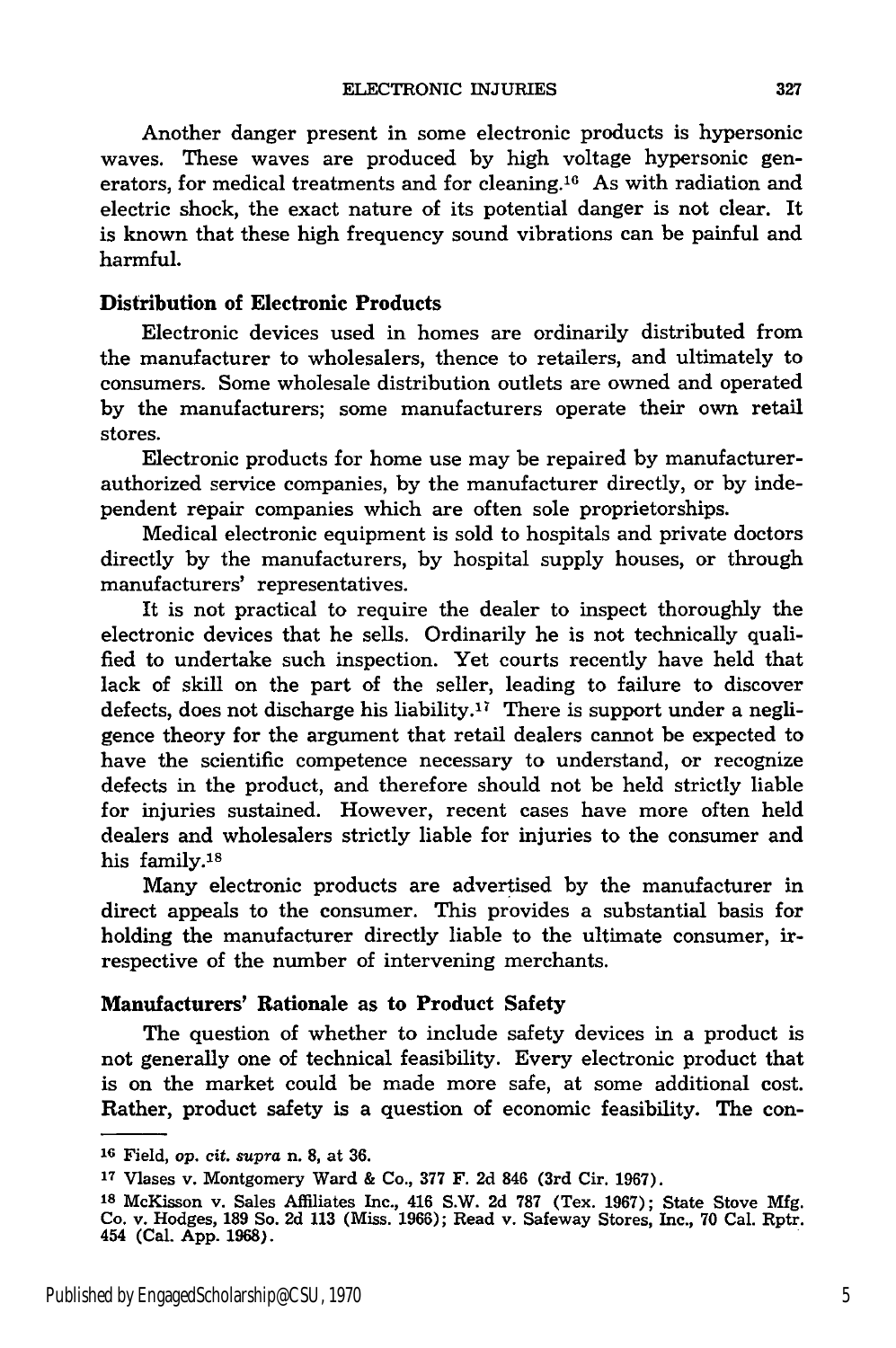sumer wants both safety and a reasonable price. The equipment designer attempts to balance several conflicting interests of the ultimate consumer and of himself.

In addition to low price, other considerations weigh against the inclusion of safety devices by the designer. These include lighter weight, smaller size, greater convenience, and better appearance. Consumers, further, may prefer to do without the safety device, and pay less for the product. If two competitive products sit side-by-side on a display shelf in a retail store, one costing \$10 and the other, because of inclusion of an additional safety device, costing \$13, the consumer may select the first. Conceivably, an enlightened consumer might prefer a slightly more dangerous product, with the design savings spent (by the manufacturer) for liability insurance. The consumer would then be protected by the manufacturer's insurance. Warning plates and labels, if included by the manufacturer, increase the cost slightly and also tend to make a buyer fearful and therefore less likely to buy the product, and are therefore unattractive to the manufacturer.

Safety in product design is expensive even if the safer product does not cost any more to build than the unsafe one, because safety requires engineering thought. The engineering cost may be \$50,000 or more to design a consumer electronic product that sells for \$100. The amount of detailed work required to design even a simple product would astound most laymen.

A manufacturer's quality control personnel also must make compromises between cost and safety. Individual piece-part defects are the cause of an appreciable percentage of the defects found in assembled products 19 and are considered manufacturing faults as contrasted with design faults. Many individual electronic circuit components such as resistors, capacitors and transistors (called piece-parts in the trade) are not tested before they are installed in the equipment as in over-all test of the equipment performance is usually considered sufficient to reveal component failures.<sup>20</sup> Certain piece-parts and sub-assemblies whose values must be precisely correct in order to function may be pretested before assembly, and other components are sometimes spotchecked by statistical quality control. The decision whether or not to test piece-part components ordinarily depends on the costs of testing and frequency of occurrence of a defect.

Components sold for incorporation in electronic equipment are usually sold with a "standard Electronics Industry Association (EIA) warranty." It provides for free replacement of unaltered components whose defect was present when shipped by the component seller, if the seller is notified promptly. Component sellers, however, are almost

328

 $\mathbb{Z}^n$  .

**<sup>19</sup>**Millard v. Binidey Co., **280 N.Y.S. 2d** 21, **28 A.** 2d 620 **(1967).**

**<sup>20</sup>** *Ibid.*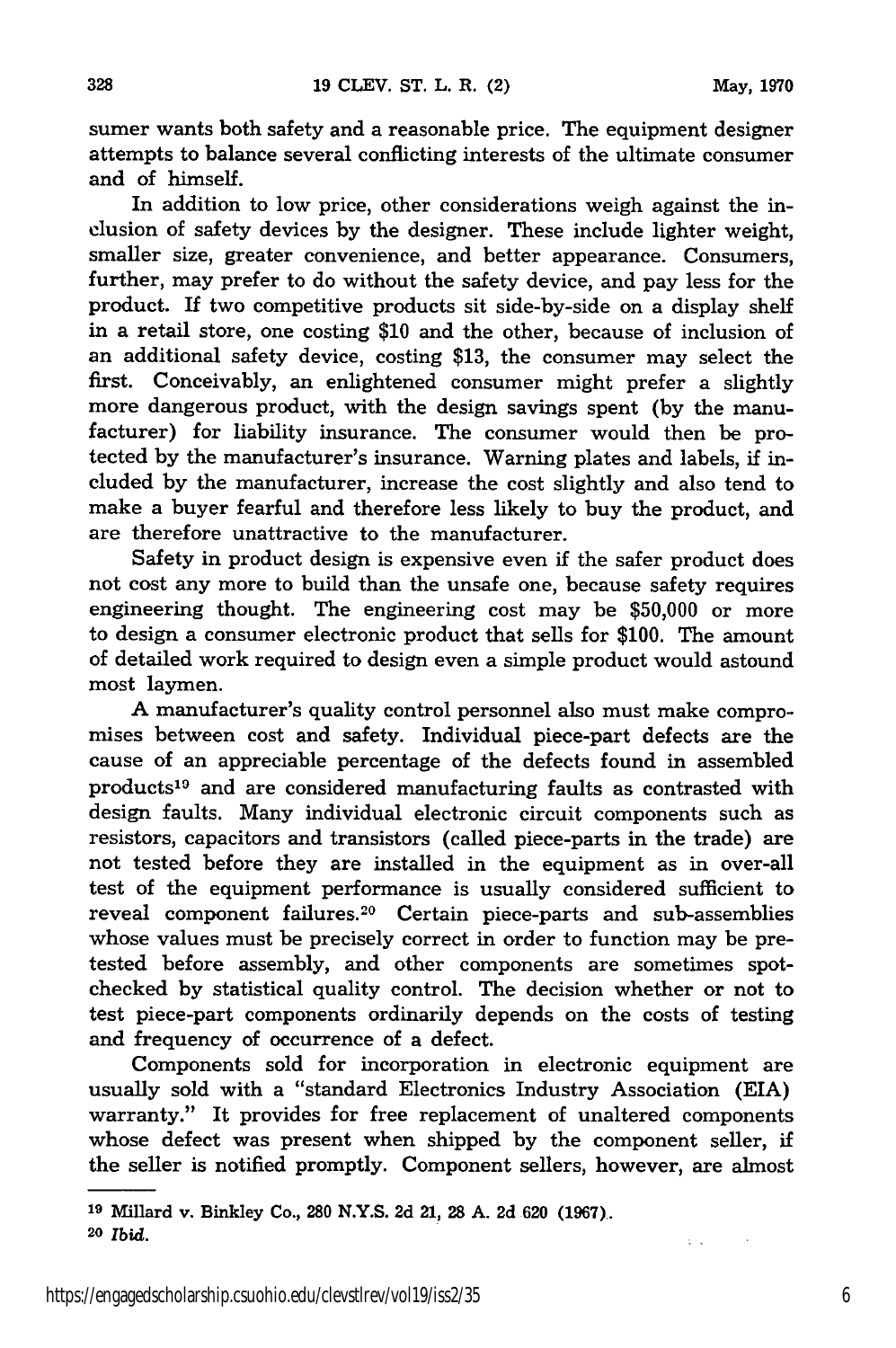invariably willing to disregard the time limitation and replace indisputably defective parts as long as eight months after a sale. Thus the component's warranty time limitation does not provide any incentive to the assembler to test even expensive components when first received. Again, the tests that are performed on the completed equipment will be relied on to reveal component defects.<sup>21</sup>

The equipment manufacturer may be able to protect himself against claims of inadequate quality control **by** good documentation of routine product test procedures and **by** making a conformity record, written at the time of inspection, for each individual unit of the product. Such evidence may cast doubt upon allegations that an article was defective when it left the manufacturer's hands.

**A** great (anticipated) volume of sales permits the manufacturer to test his designs more thoroughly, because the engineering cost can be amortized over more sales. When manufacturing greater quantities, the manufacturer has a greater opportunity to discover and correct defects in product design or in methods of fabrication. But as a product becomes more popular, less specialized retailers may begin to distribute it. With more consumers purchasing and using the product there is a greater probability of one of the consumers misusing the product and thereby injuring himself or someone else.<sup>22</sup>

The greater the complexity of an electronic product, the lower, generally speaking, is its reliability. Also, the greater the complexity of the product, the greater is the reliance placed upon the seller's skill and judgment by the consumer.<sup>23</sup> This problem of reliance on a technically complicated product **by** unskilled users is especially important in the area of medical electronic products. In an emergency situation, medical personnel may have no time to study an instrument before using it.

The chances of successfully employing a defense of assumption of risk defense are thus decreased as the product becomes more technical. The homeowner who buys an electrostatic air cleaner cannot be expected to judge competently the safety of the product.24

Under a negligence theory, the standard of care owed **by** a reasonable manufacturer cannot be expected to include knowing the unknowable. Where the dangers of a product are unknowable the manufacturer has no duty to the consumer to know them. However, under the concept of strict liability, (either warranty or strict tort liability) the standard-of-care criteria of negligence do not apply. Hence even in the absence of negligence (because of the unknowability of the defect) there

**<sup>21</sup>**Barfield v. Atlantic Coast Line R. R. Co., **197** So. **2d** 545 (Fla. **App. 1967).**

**<sup>22</sup>**McClish v. Niagara Machine and Tool Works, **266** F. Supp. **987 (S.D. Ind. 1967).**

**<sup>23</sup>** Kopet v. Klein, **275** Minn. **525,** 148 N.W. **2d 385 (1967).**

**<sup>24</sup>***Ibid.*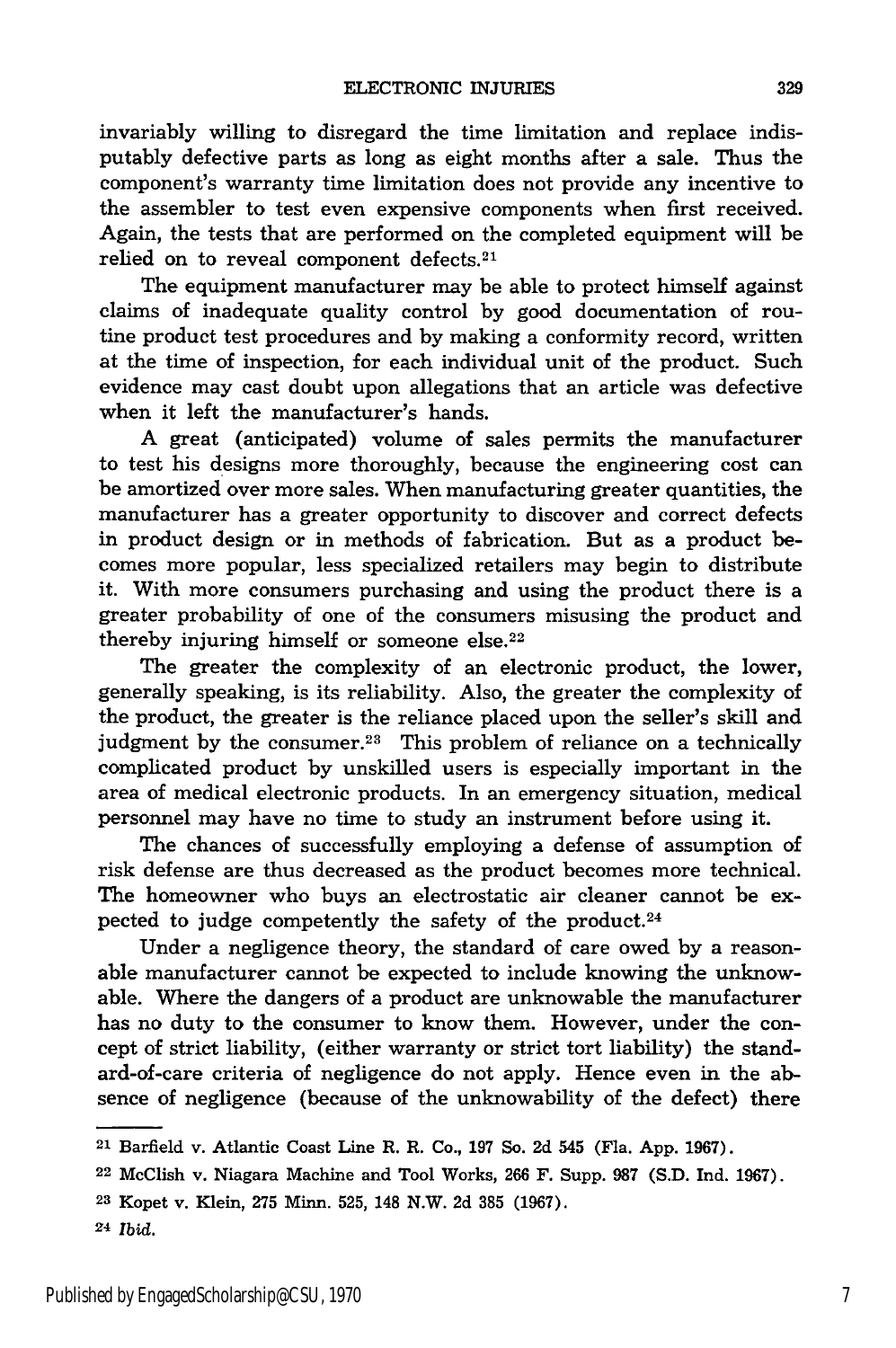may be liability imposed upon the manufacturer.<sup>25</sup> The character of the goods may be misrepresented by the seller; this is more easily done when products are new, unusual, or technically complex.26

Vouchers for injuries from electronic products may be intangible. Since the medical consequences of electronic shock, radiation injuries, and hypersound injuries are not well known, it may be difficult to prove the damages. However, the existence of a defect in an electronic product is perhaps as easy to prove as for any other type of product. Defects that cause injury are likely to remain for subsequent inspection and analysis. The nature of most electronic products makes them less likely to be altered by the customer or tampered with internally, than are other products. By their enclosure design, many electronic products are in mechanically somewhat "sealed" containers of their own, so there is less likelihood of consumer changes. Thus an allegation that a defect or latent defect was in the product when it left the hands of the supplier, a necessary element of liability, is more easily proved.<sup>27</sup> There is also little likelihood of an electronic product's being totally destroyed by a defect, as in the case of foods, drugs or chemicals.

#### Three Theories of Liability for Product Defects

When someone is injured by a defective product, he may look to the law to shift his loss to the supplier. The law will shift the loss if any of three interests have been violated. These interests are protected by the following three legal policies.

- (a) The policy of protecting a person from harm caused by the fault of others.
- (b) The policy of enforcing promises.
- (c) The policy of placing risks where they can be easily distributed among the users of the product.

Each of these theories has resulted in a body of law upon which an action to recover damages may be based. They are, respectively,<sup>28</sup>

- (a) Negligence. A tort action.
- (b) Warranty. A hybrid tort and contract action.
- (c) Strict liability. A tort action.

The three theories may be contrasted as to their most distinguishing characteristics as follows: (a) Negligence requires proof that a

**<sup>25</sup>**Davis v. Wyeth Laboratories, Inc., **399** F. 2d 121 (9th Cir. **1968).**

**<sup>26</sup>**McKisson v. Sales Affiliates Inc., op. cit. *supra* n. **18;** Read v. Safeway Stores, Inc., 70 Cal. Rptr. 454 (1st Dist. 1968); **0. S.** Stapley Co. v. Miller, **103** Ariz. 556, 447 P. 2d 248 (1968).

<sup>2</sup>T Williams v. Ford Motor Co., 411 S.W. 2d 443 (Mo. App. 1966).

**<sup>28</sup>**Lonzrick v. Republic Steel Corp., **6** Ohio St. 2d 227, **218** N.E. 2d **185** (1966).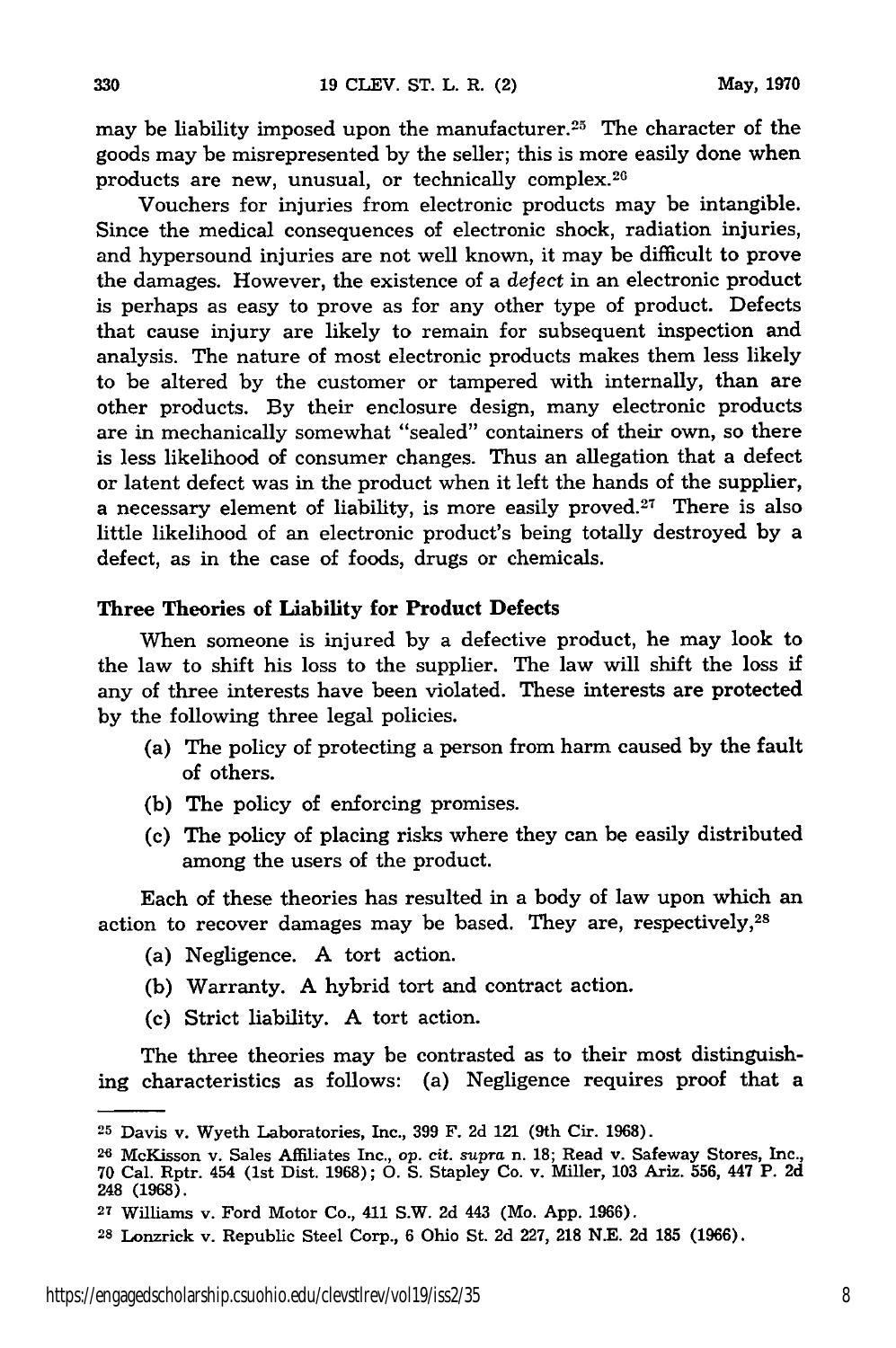supplier of the defective product failed to fulfill a duty of reasonable care. (b) Warranty depends upon an express or implied requirement upon the supplier that the goods are merchantable and fit for the intended use, but does not require proof of negligence. The existence of a contract of sale, not necessarily involving the plaintiff, is required. (c) Strict liability requires that the product be potentially dangerously defective when it leaves the supplier, and that the supplier be engaged in the business of supplying products of that description. No negligence or privity of contract between victim and supplier is required.

The law does not hold a manufacturer responsible to others solely because the manufacturer exists and may be able to pay, but because of his affirmative actions. 29 These actions may include, however, nonfeasance as well as misfeasance. If his affirmative actions may affect the interests of another, the law may hold him liable for them. $30$  A seller is responsible for the dangers which are injected into society by his initiative.

The plaintiff's choice of cause of action depends upon two factors-(a) which of the three interests he can prove was violated and (b) which theory provides the particular remedies that he most desires.

If no negligence can be shown even with the help of *res ipsa loquitur,* he must choose between the warranty and strict tort theories. If there is no warranty either express or implied, either negligence or strict liability is indicated. If the state in which the injury occurred has not yet accepted strict liability, either negligence or warranty must be depended upon. If the fault was due to an improper recommendation by the retailer for the use of the product, negligence or warranty may be more promising than strict tort liability. If all three interests were violated the plaintiff may wish to select negligence because the consequent damage award may be greater.

#### Defect Depends Upon Reasonability Test

If the product has no defect and was properly sold there is no cause of action under any theory.<sup>31</sup> The defect, however can be merely absence of adequate warning, in an otherwise safe product.<sup>32</sup> Thus the instructions that should accompany the product are part of the product in a broad sense. Sale to an incompetent,<sup>33</sup> child or for an improper purpose is in the nature of defects in the sale, in a broad sense.

The standard of safety of a product is the same regardless of whether negligence, warranty, or strict liability is pursued.<sup>34</sup> Many

**<sup>29</sup>** Fitzgerald v. Ludwig, 41 Wis. 2d 635, 165 N.W. 2d **158** (1969).

**<sup>30</sup>**Terry, Negligence, 29 Harv. L. Rev. 40 **(1918).**

**<sup>31</sup>**Telak v. Maszczenski, 248 Md. 476, 237 A. 2d 434 (1968).

**<sup>32</sup>**Littlehale v. E. I. du Pont de Nemours & Co., 268 F. Supp. 791 (S.D. N.Y. 1966).

**<sup>33</sup>**Snowhite v. State, 243 Md. 291, 221 A. 2d 342 (1966).

<sup>34</sup> Schneider v. Chrysler Motors Corp., 401 F. **2d** 549 (8th Cir. 1968).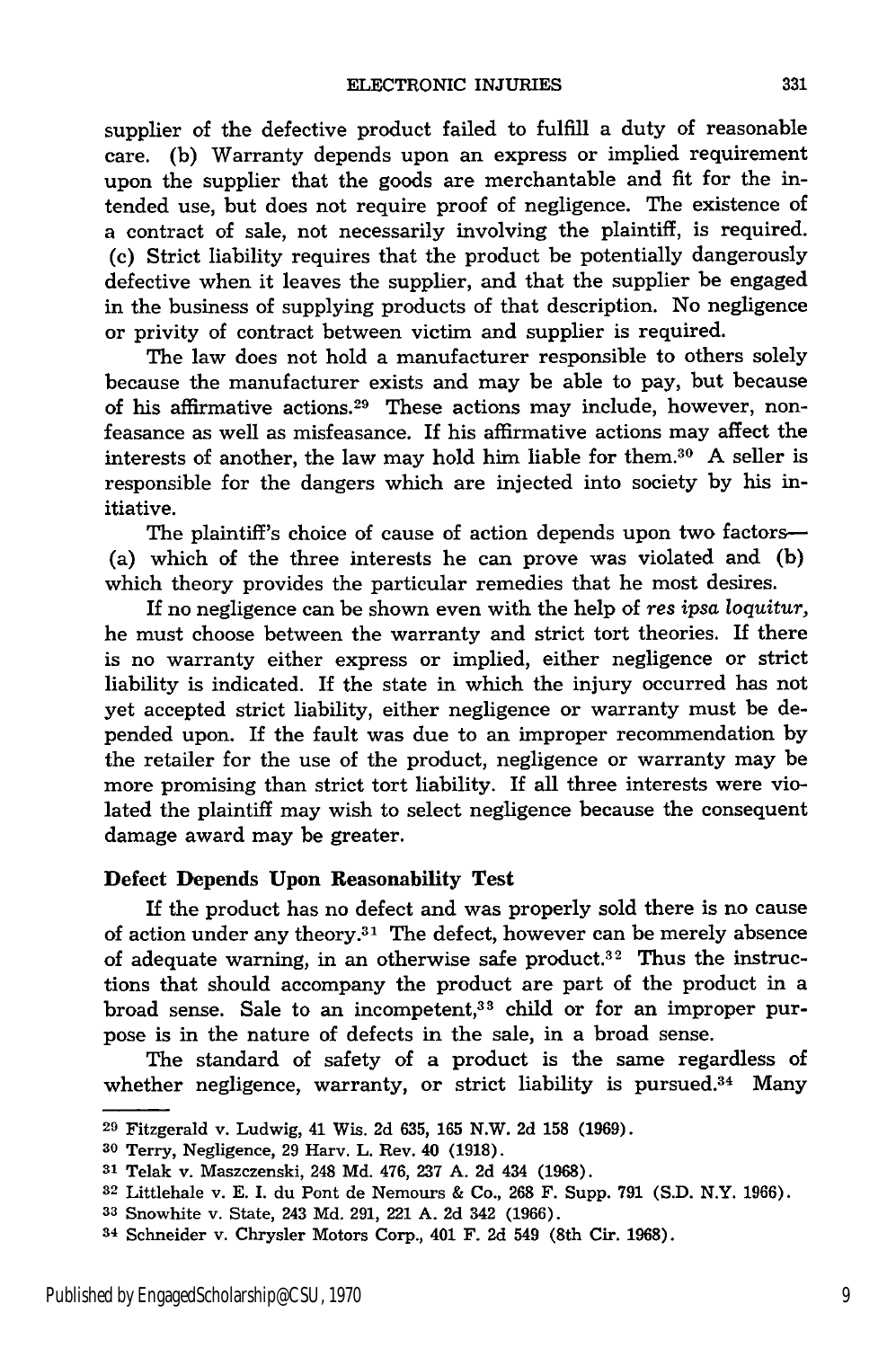definitions of a defect have been devised by the courts. A defect in a product is a characteristic that creates a risk such that a reasonable man would not sell it if he knew the risk. $35$  This definition employs the terminology of negligence, but is distinguished from fault concepts by the word "if."

Other attempts at definition of a defect are: "A defect is an unnecessary characteristic whose presence may cause the product to be unreasonably dangerous." **36** "A defective product may be defined as one that fails to match the average quality of like products, and the manufacturer is then liable for injuries resulting from deviation from the norm." **37** A product is not deemed to be defective merely because it can be harmful. A product need not be accident-proof nor totally harmless. <sup>38</sup>

A defect can exist in a product without anyone's having been negligent. The product may have been designed, fabricated, inspected and tested with reasonable care, but possess nevertheless a dangerous concealed defect. For example a transistor, which may be a component of a safety device, may contain a latent defect that causes failure under normal voltage conditions. The state of the art in design and manufacture are taken into account in determining negligence.<sup>39</sup> The manufacturer is held to the standard of knowledge of an expert in his business. He must keep abreast of developments, and know his business.<sup>40</sup>

Deterioration or wearing out is something for which the manufacturer is not liable if injuries result.<sup>41</sup> Moreover, long use before failure is evidence of absence of any initial defect.<sup>42</sup> But where evidence of an initial defect is clear, changes of ownership or long delays do not prevent recovery.<sup>43</sup>

#### Conclusion

Growing concern for public safety led to the passage by Congress of the Radiation Control for Health and Safety Act of 1968. The stated purpose of this Act is to protect the public health from

**<sup>35</sup>** Olsen v. Royal Metals Corp., 393 F. 2d 116 (5th Cir. 1968); Juenger v. Bucyrus-Erie Co., 286 F. Supp. 286 (E.D. Ill. 1968).

*<sup>86</sup>Ibid.* See also Heaton v. Ford Motor Co., 248 Or. 467, 435 P. 2d 806 (1967).

**<sup>37</sup>**Traynor, The Ways and Meanings of Defective Products and Strict Liability, 32 Tenn. L. R. 363 (1965).

**<sup>38</sup>** Oropesa v. Huffman Mfg. Co., 9 Ohio App. 2d 337, 224 N.E. 2d 530 (1965).

**<sup>39</sup>**Schneider v. Chrysler Motors Corp., *supra* n. 34.

**<sup>40</sup>** Kallen v. Samuel M. Langston Co., 96 **Ill.** App. 133, 237 N.E. 2d 759 (1968); Minot Hooper Co. v. Crowley Indus. Bag Co., 217 So. 2d 653 (Miss. 1968).

<sup>41</sup> McNally v. Chrysler Motors Corp., 55 N.Y. Misc. 2d 128, 284 N.Y.S. 2d 761 (1967).

<sup>42</sup> Melanson Co. v. Hupp Corp., 282 F. Supp. 859 (D. N.J. 1966).

**<sup>43</sup>**Minkle v. Blackmon, 166 S.E. 2d 173 (S.C. 1969).